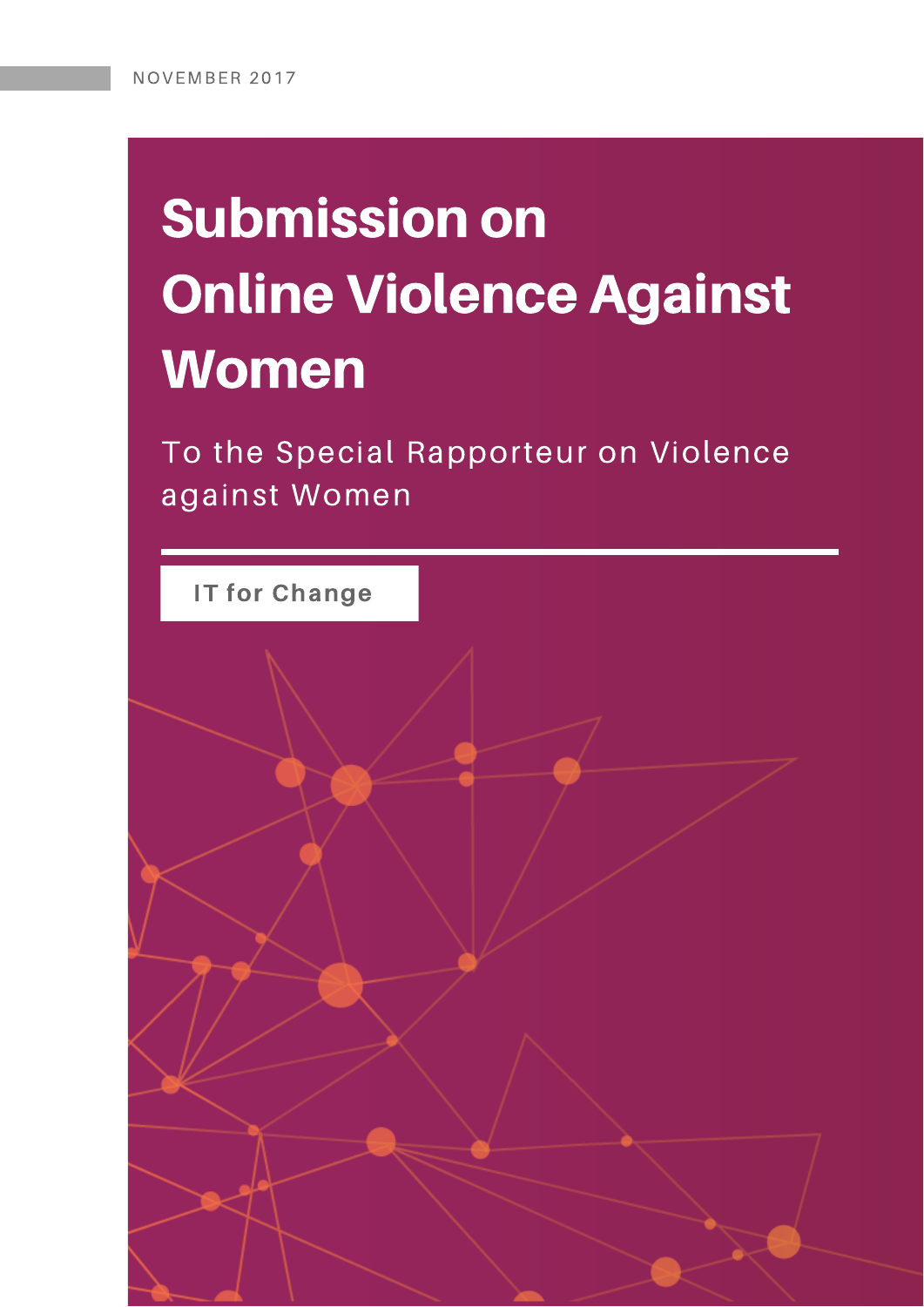Drawing from IT for Change's work, this submission provides an overview of legislative and judicial developments in India with respect to online violence against women. It offers an analysis of the government's response to the issue thus far. Suggestions relating to the future course of action have also been made. Good practices are highlighted in the running text.

# **1. The Indian context**

India has been slowly waking up to the pervasiveness of violence against women in the online sphere. While it lacks a nationwide comprehensive study on the issue, the widespread prevalence of gender based online harassment and abuse against women has come increasingly under the spotlight owing to the national and international media. Women journalists and other women who make their political stance known online are especially vulnerable to receiving sexist and misogynistic comments that often escalate to criminal abuse in the form of rape and death threats. $1$ 

Women who face online violence or witness other women facing abuse often exit or suppress their visibility online. Attacks by a multitude of abusers working in tandem – often referred to as a 'troll army'<sup>[2](#page--1-1)</sup> – creates an environment of hostility leading to a chilling effect on women's free-expression.<sup>[3](#page--1-2)</sup>

IT for Change's research 'Online freedom for all  $=$  No unfreedom for women'<sup>[4](#page--1-3)</sup> explores technologymediated violence against women (TMVAW) in relation to the gendered nature of the offence, existing legal frameworks and law enforcement. We define TMVAW as 'acts of gender-based violence that are committed, abetted or aggravated, in part or fully, by the use of information and communication technologies'.<sup>[5](#page--1-4)</sup> Our approach argues for the phenomenon to be understood for the harm that it inflicts and perpetuates, rather than just through an accent on speech and expression. Acts such as cyber-stalking, non-consensual circulation of sexual images, doxing (publishing private information, usually contact details, on the Internet with a malicious intent usually insinuating soliciting sex) etc., are acts that not only affect women's expression but invade their privacy, undermine their dignity and erode their agency and autonomy. A shift towards a framework that recognises harm, we believe, dissuades patriarchal quick-fixes – for instance, advice given to women to 'block the number' – that tend to discount the violence. Trolls are like a multiheaded hydra that can come back despite being blocked through a new handle and continue to perpetuate the violence.<sup>[6](#page--1-5)</sup>

# **2. Government response**

The union Ministry of Women and Child Development (MWCD) has taken steps to tackle online harassment and violence. Complaints of online harassment can be made directly to [#IamTrolledHelp,](https://twitter.com/hashtag/IamTrolledHelp?src=hash) the social media handle of the Ministry.

<sup>1</sup> [https://thewire.in/131224/trolling-women-journalists-threatens-free-press/,](https://thewire.in/131224/trolling-women-journalists-threatens-free-press/) http://www.hindustantimes.com/indianews/let-s-talk-about-trolls-trolling-is-a-weapon-to-silence-women-barkha-dutt/story-A9X3fAuRwZiwVrhYQnKbYL.html

<sup>2</sup> http://indianexpress.com/article/entertainment/regional/journalist-faces-online-abuse-from-fans-for-criticisingvijays-film-sura-4786286/

<sup>3</sup> https://motherboard.vice.com/en\_us/article/ezvbpn/the-chilling-effect-of-misogynistic-trolls

<sup>4</sup> http://www.itforchange.net/online-freedom-for-all-no-unfreedom-for-women-a-project-on-technology-mediatedviolence-against

<sup>5</sup> https://www.apc.org/sites/default/files/HRC%2029%20VAW%20a%20briefing%20paper\_FINAL\_June %202015\_0.pdf

<sup>6</sup> http://www.genderit.org/sites/default/upload/end\_violence\_malhotra\_dig.pdf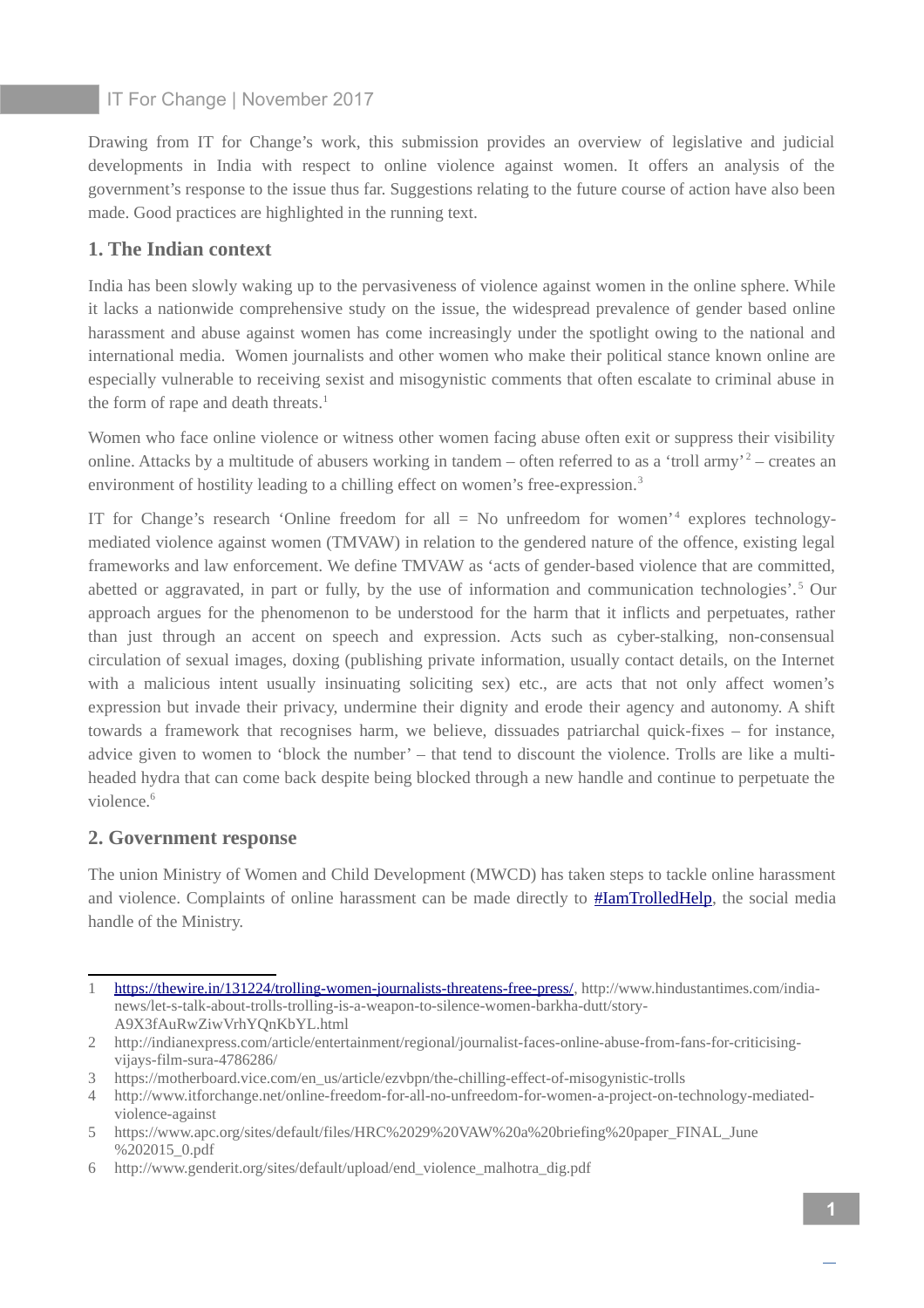Apart from the above, the Government has set up a Cell with a dedicated email id, i.e. **complaint**[mwcd@gov.in,](mailto:complaint-mwcd@gov.in) to report complaints relating to online trolling/harassment with effect from July, 2016. So far, 9[7](#page--1-6) complaints have been received through Facebook, Twitter, Instagram, etc<sup>7</sup>.

At the behest of the Minister for Women and Child Development, the Ministry for Communications and Information Technology has issued mandatory guidelines for matrimonial websites to check harassment of women on such sites<sup>[8](#page--1-7)</sup>.

Official intervention through government policies and programmes reflects the uneasy terrain of norms development around online speech and conduct. In India, despite widespread sexism online, concerns around Internet freedoms raised by various constituencies brings in a tension into the debate. The Supreme Court of India repealed Section 66A of the Information Technology Act (2000) in 2015, in a landmark judgment that found the provision to be open-ended, vague and unconstitutional, in view of its misuse and restrictions it caused to citizens' right to free speech. However, this section was important for victims of cyber harassment to obtain immediate relief against abusive content. Thus, an important remedial mechanism available to women to counter cyber offences was taken away. Legal experts have noted that relief for dealing with similar offences under the Indian Penal Code is a lot more laborious<sup>[9](#page--1-8)</sup>. The current status on this lacuna is discussed in Section 4.

In April 2016, the Minister had noted in an interview that the new agenda for women's rights and equality looks "very strongly" at how to fight "viciousness against women on the net."<sup>[10](#page--1-9)</sup> Prompted by the incidence of a brutal rape and murder of a Dalit woman in Kerala's Ernakulum district that sparked mass protests, the Minister also expressed concerns around the competence of the police and forensic experts to address violence against women in general.<sup>[11](#page--1-10)</sup>

In July 2016, soon after meeting representatives of social media companies, she issued a series of statements on Twitter clarifying that people's freedom to write whatever they please on the Internet will not be compromised and that the Ministry will respond only when complaints about abusive behaviour, harassment and hateful conduct are received.<sup>[12](#page--1-3)</sup>

The Ministry's website itself has been the target of misogynistic comments. In May 2016, the Ministry had put out the draft national policy on women for wider discussion, and a number of responses to this document on the website reflect disparaging comments against women<sup>[13](#page--1-4)</sup>. This year, the MWCD's website to promote products manufactured by women was hacked and had to be shut down for a couple of months.<sup>[14](#page--1-11)</sup>

A Press Information Bureau release indicates that from July 2016 to July 2017, 97 complaints relating to online trolling/harassment were received by the WCD Ministry. While it is true that women do hesitate to

<sup>7</sup> <http://pib.nic.in/newsite/mbErel.aspx?relid=168792>

<sup>8</sup> http://www.hindustantimes.com/india-news/ncw-questions-wcd-s-anti-trolling-move-asks-how-can-you-police-thenet/story-uYSMFqIW9R08RGh4PCORYO.html

<sup>9</sup> https://www.legallyindia.com/views/entry/section-66a-its-repeal-and-its-after-effects

<sup>10</sup> https://www.ndtv.com/india-news/online-trolling-against-women-will-be-considered-violence-maneka-gandhi-1407271

<sup>11</sup> http://www.deccanchronicle.com/nation/current-affairs/180516/online-trolling-against-women-will-be-violencemaneka-gandhi.html

<sup>12</sup> http://indiatoday.intoday.in/story/maneka-gandhi-social-media-bullies-beware-maneka-gandhi-war-ontrolls/1/710478.html

<sup>13</sup> https://secure.mygov.in/group-issue/inviting-comments-draft-national-policy-women-2016/

<sup>14</sup> http://indianexpress.com/article/india/delhi-confidential-site-down-women-and-child-development-ministermaneka-gandhi-mahila-e-haat-website/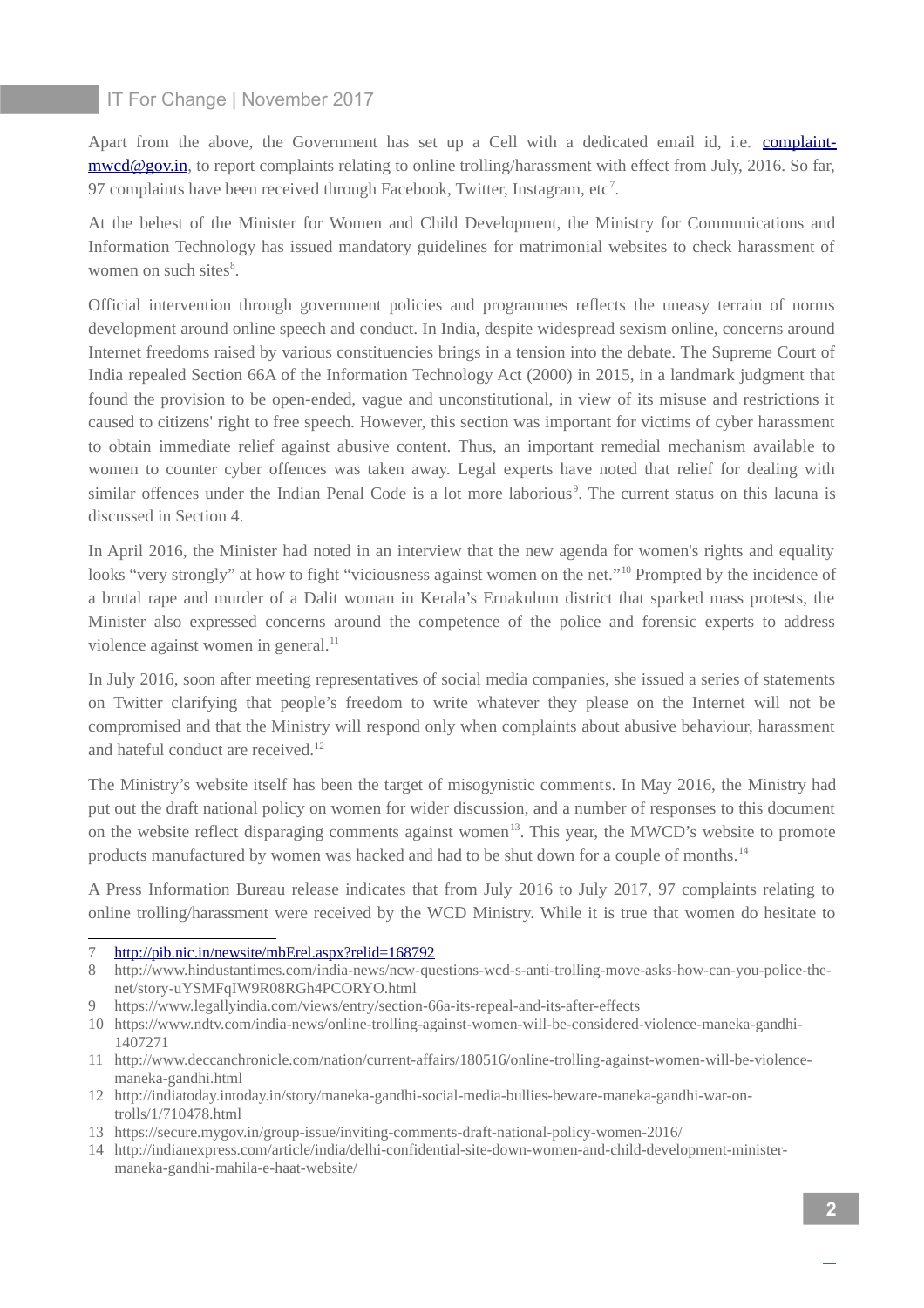register complaints or make public the sexual harassment they suffer, (and in this case, those who did decide to complain may have also reached out to the local police), the complaints mechanisms of the Ministry seem to be used by very few women for seeking redress.

It is not clear what actions have been taken on these complaints, even as anecdotal reports of TMVAW seem to be on the rise. Reports indicate that the Ministry's cyber cell does work with the cyber police and social media companies, sending out actionable complaints, suggestions, assistance, etc., to concerned authorities for appropriate resolution<sup>[15](#page--1-7)</sup>. However, the National Commission for Women has taken the view that such escalation may not be effective since no public agency can "keep an eye on" social media and that only the police can act on online abuse.<sup>[16](#page--1-0)</sup> Public sentiment also reveals a skepticism about the efficacy of these actions, in the face of the massive prevalence of TMVAW.[17](#page--1-8)

# **3. Legislative frameworks for prosecuting and punishing various forms of online harassment and violence against women in India**

India has no dedicated legislation that deals with the abuse, sexual harassment or violence women experience online. Provisions to deal with such violence are scattered across laws, but the two main legislations employed are - the Information Technology Act, 2000 (ITA) and the Indian Penal Code, 1860 (IPC). The ITA also provides for certain due diligence to be observed by intermediaries such as social media sites, requiring them to disable or remove any unlawful material.

The ITA was originally conceived to encourage e-commerce.<sup>[18](#page--1-9)</sup> The penal provisions in the Act are thus meant to reduce the risks of transacting online. Later amendments have added provisions that penalize publication and transmission of 'obscene' material, including sexually explicit content and child pornography. The provisions are largely replicated from the pre-digital IPC to apply to the online realm. IT for Change's research has noted the fact that the code does not acknowledge content that is sexist, even though it addresses sexually explicit content. Additionally, in the application of the law, there is a problematic equation of sexually explicit content with obscenity, thus impinging on free sexual expression.<sup>[19](#page--1-2)</sup>

The Indian Penal Code is a pre-digital legislation whose provisions are most likely to be applied to cases of online violence against women. Through a recent amendment, $20$  a provision on stalking was added that includes stalking through electronic media.<sup>[21](#page--1-5)</sup> This is one of the only sections in the code to explicitly deal with TMVAW. A colonial era legislation, the IPC has retained regressive language, for instance, use of the phrase 'outraging the modesty of women' to refer to the violation of women's rights, reflecting a paternalistic bias. In the discussion paper - 'Technology-mediated Violence against Women in India - How can we strengthen existing legal-institutional response mechanisms?', we make a case for a movement from such

17 <https://yourstory.com/2016/07/maneka-gandhi-iamtrolledhelp/>

<sup>15</sup> [http://www.huffingtonpost.in/2016/07/08/maneka-trolling-cyber-cel\\_n\\_10887110.html](http://www.huffingtonpost.in/2016/07/08/maneka-trolling-cyber-cel_n_10887110.html)

<sup>16</sup> <https://www.ndtv.com/india-news/in-war-against-trolls-maneka-gandhi-sets-up-cyber-cell-1429411>

<sup>18</sup> Specifically, to provide legal recognition for transactions carried out by means of electronic data interchange and other means of electronic communication, commonly referred to as electronic commerce http://www.dot.gov.in/sites/default/files/itbill2000\_0.pdf

<sup>19</sup> [http://www.itforchange.net/sites/default/files/Technology\\_mediated\\_VAW\\_in\\_India\\_issue\\_paper\\_ItforChange\\_Feb](http://www.itforchange.net/sites/default/files/Technology_mediated_VAW_in_India_issue_paper_ItforChange_Feb_2017.pdf) 2017.pdf. Concerns about unreasonable policing of speech have also been raised in relation to the many cases that have employed the offline counterpart of the obscenity provision – See https://www.scribd.com/document/202317643/What-is-Obscene-in-India

<sup>20</sup> The Criminal Laws (Amendment) Act 2013 http://indiacode.nic.in/acts-in-pdf/132013.pdf

<sup>21</sup> Section 354 D of the IPC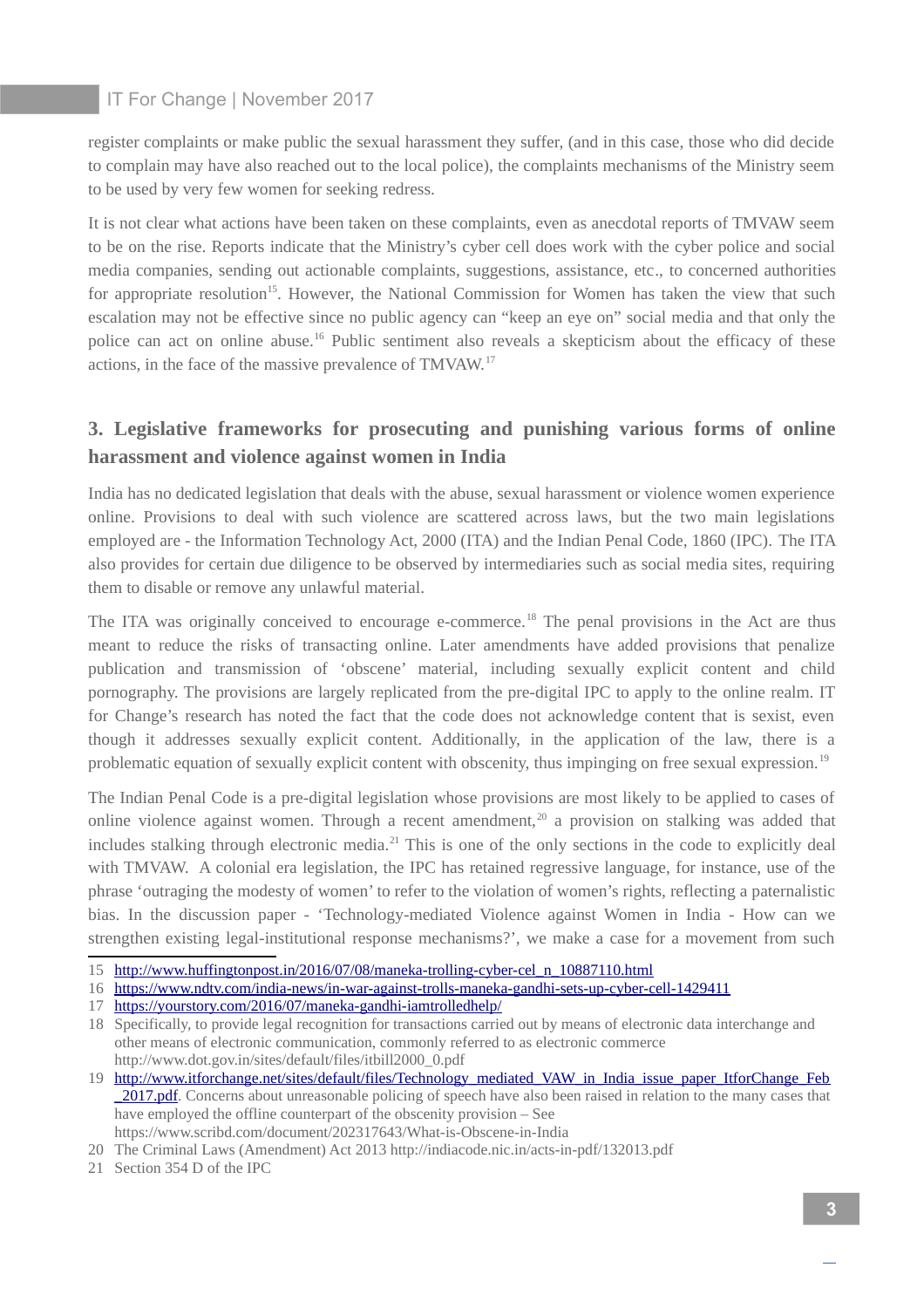protectionist stances to a framework that acknowledges the agency of women. We argue that a privacy-based model that is situated in the equality and dignity of women is the paradigm India must shift to. Privacy in this context is three dimensional; it includes personal autonomy, bodily integrity and confidentiality of personal information.<sup>[22](#page--1-9)</sup>

*Section 354 C of the IPC addresses voyeurism. It states that "Where the victim consents to the capture of the images or any act, but not to their dissemination to third persons and where such image or act is disseminated, such dissemination shall be considered an offence under this section," thus recognising consent to be multi-layered. This provision is a refreshing departure, one that shifts the patriarchal narrative denouncing women's ostensibly 'risky' actions to one that is based on a recognition of their agency.* 

*Another good example is section 66E of the IT Act. The section punishes the violation of privacy. It states "whoever, intentionally or knowingly captures, publishes or transmits the image of a private area of any person without his or her consent, under circumstances violating the privacy of that person, shall be punished". Both non-consensual capturing and non-consensual circulation of images are covered by the ambit of this section. However, the language of the section does not cover non-consensual re-sharing of intimate images that may have been shared voluntarily, in the first instance, as a violation of privacy. However, on balance, the section does suggest a progressive view, since it places the loss of agency at the core of the violation.* 

The simultaneous presence of obscenity based provisions (Sections 67 and 67A of the ITA) that criminalize publication and transmission based on content rather than consent can override a section like Section 66E that focuses on privacy.<sup>[23](#page--1-10)</sup> Since the statute prescribes a higher punishment for the former, police are tempted to apply both sections simultaneously. Scholars in India have also observed that a complainant or victim who approaches the police for the non-consensual circulation of sexually explicit images of herself can also be booked alongside the offender, under sections 67 or 67A of the ITA, if the image was shared consensually in the first instance. $24$ 

As part of our research, when we conducted interviews with police officials, we saw that overwhelmingly, the onus is put on women to self-police and ensure that private information is not leaked, unlike in economic cyber offenses where victim-hood is seen as 'genuine'.<sup>[25](#page--1-4)</sup> IT for Change's findings of victim-blaming by law enforcement officials is corroborated by other studies in the field.<sup>[26](#page--1-5)</sup> This is one important reason that women who face violence online are often reluctant to approach the police. Part of the problem is also the limits placed by the law itself as explained above. If intimate images are shared voluntarily by a woman, its subsequent non-consensual circulation may not be seen as a violation of privacy.

<sup>22</sup> http://www.itforchange.net/sites/default/files/Technology\_mediated\_VAW\_in\_India\_issue\_paper\_ITforChange\_Feb \_2017.pdf

<sup>23</sup> https://internetdemocracy.in/wp-content/uploads/2013/04/Internet-Democracy-Project-Gender-Online-Harassmentand-Indian-Law.pdf

<sup>24</sup> http://www.huffingtonpost.in/2017/07/13/what-can-victims-of-revenge-porn-in-india-do-to-punish-theperpe\_a\_23027563/

<sup>25</sup> From interviews conducted by IT for Change of law enforcement officers in cyber crime cells, bengaluru, October 2017

<sup>26</sup> https://feminisminindia.com/wp-content/uploads/2016/05/FII\_cyberbullying\_report\_website.pdf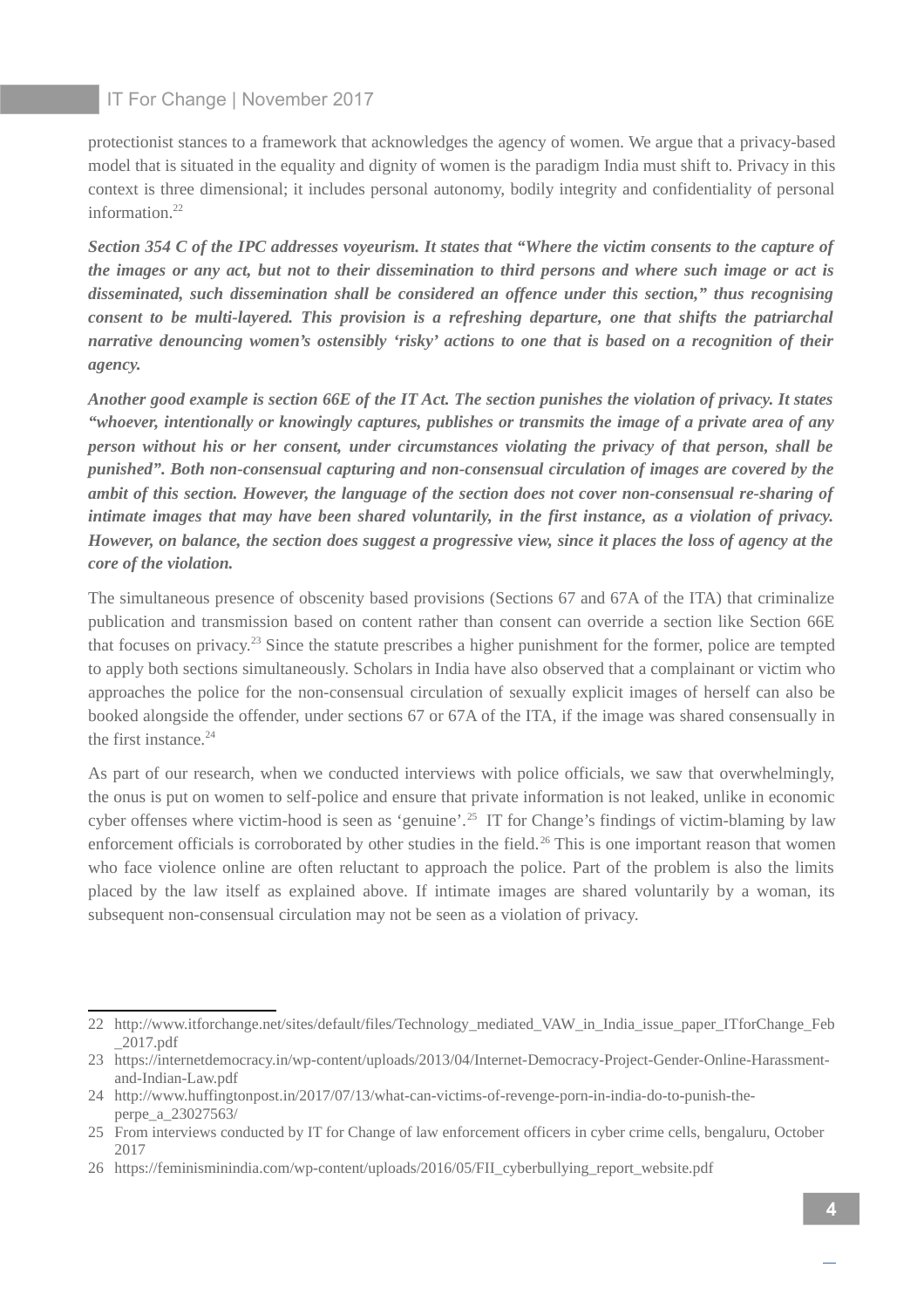### **4. Emerging jurisprudence from national courts**

Courts in India, especially the higher judicatory have often played an active role in not only putting a more feminist spin on the law, but also filling in the lacunae in the legal landscape.

#### **4.1 Affirming free expression**

The chilling effect on women's participation online is perpetuated not only by state's inaction with respect to violence but also state action that impinges on constitutionally protected speech. Two years back, the Supreme Court of India gave a ruling that sought to prevent the state from carrying out such acts. In the much celebrated Shreya Sinhal v Union of India,<sup>[27](#page--1-1)</sup> the apex court held section 66A of the ITA to be unconstitutional. The vaguely worded section punished offensive communications (sent through a computer resource or a communication device). Offensive communication included 'offensive or has menacing character' or 'any information which he knows to be false, but for the purpose of causing annoyance, inconvenience, danger, obstruction, insult, injury, criminal intimidation, enmity, hatred or ill will'.

The section was arbitrarily used by ruling governments to punish political dissent or for just expressing an opinion. For example, two girls were arrested under the section for posting and liking a comment on Facebook that condemned the shutdown of a city after the death of an influential politician. They were being apprehended for sending a 'grossly offensive' and 'menacing' message through a communication device.<sup>[28](#page--1-10)</sup> Striking the section off the statute book, the court held that 'liberty of thought and expression is a cardinal value that is of paramount significance under our constitutional scheme.'<sup>[29](#page--1-2)</sup>

Undoubtedly, this was a poorly worded and unconstitutional section, but in its absence there is no legal provision that can directly speak to online harassment faced by women.<sup>[30](#page--1-3)</sup>

*Recent reports indicate that there is a proposal to revive the repealed provision to address online abuse and harassment in a well-defined form as a hate speech law.[31](#page--1-11) The Union Ministry of Home Affairs (MHA) has recommended the strengthening of sections 153A and 505 of the Indian Penal Code (IPC). Section 153A of the IPC prohibits hate speech and punishes any form of action or communication that leads to disharmony or feelings of enmity, hatred or ill-will among people. The maximum punishment is three years in jail. Section 505, on the other hand, punishes statements that amount to public mischief. Both sections have the ramifications similar to the now repealed section 66A, but unlike it, are nonbailable offences.*

*As part of its prescriptions of such a comprehensive overhaul, the Ministry of WCD has mooted the idea of a green channel for raising cyber crime cases on a real-time basis, where the abusive content can be taken down immediately.*

<sup>27</sup> Writ Petition (Criminal) No.167 OF 2012

<sup>28</sup> http://www.thehindu.com/opinion/lead/an-unreasonable-restriction/article4432360.ece

<sup>29</sup> https://indiankanoon.org/doc/110813550/

<sup>30</sup> For example when faced online sexual harassment, a well known singer in India used section 66A ITA http://archive.indianexpress.com/news/prof-arrested-for-sexual-harassment-of-singer-chinmayi-sripada-ontwitter/1020945/

<sup>31</sup> http://www.dnaindia.com/india/report-with-section-66A-of-information-technology-act-gone-stronger-law-oncards-2534756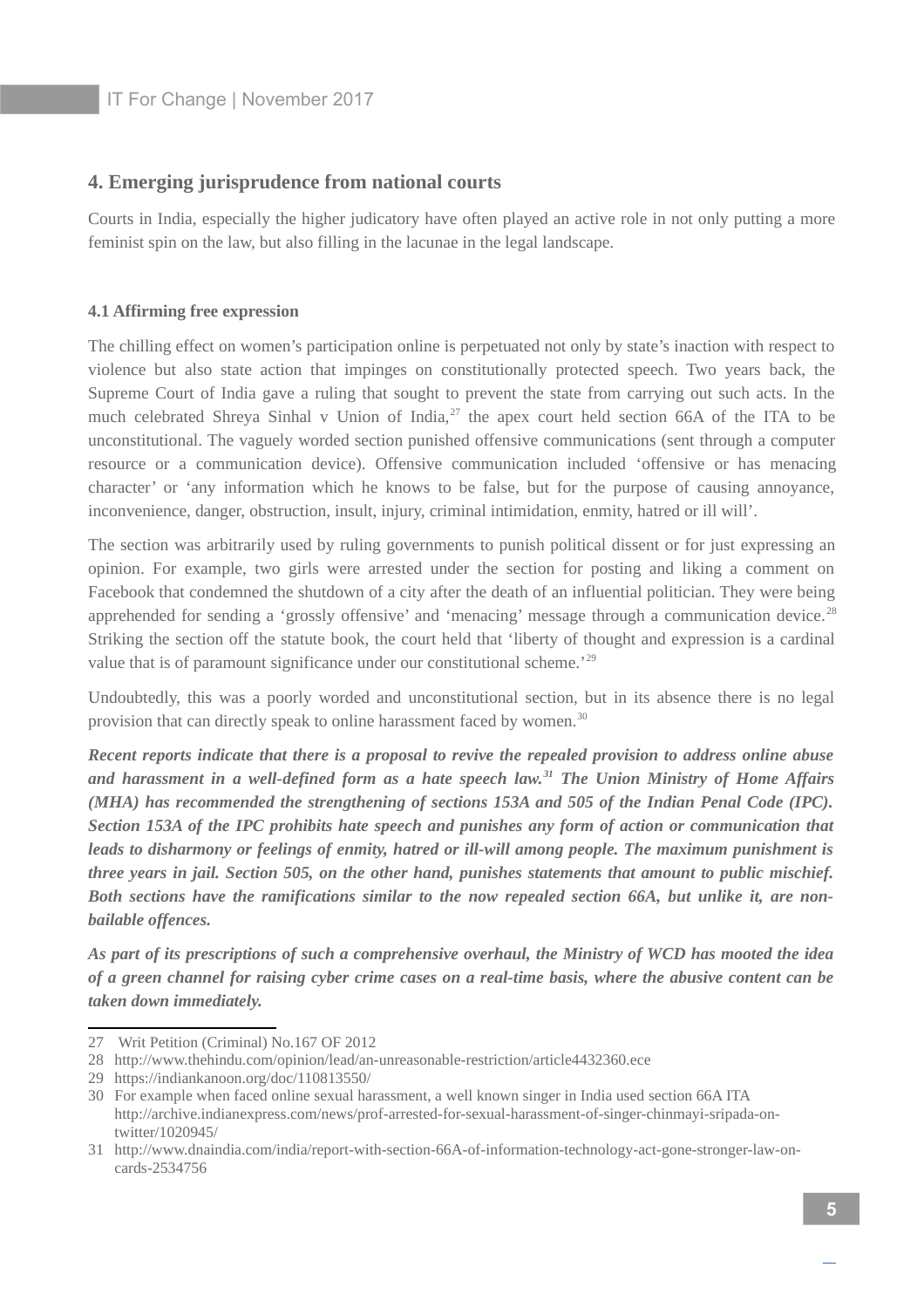*These recent developments are encouraging, given that gender based hate speech and the public harm dimensions arising from pervasive sexual harassment of women and girls in technology-mediated spaces requires a rebooted approach in the law.*

#### **4.2 Regulating Intermediaries**

Take-down of infringing content implicates other actors in the digital ecosystem, apart from the complainant and the violator, namely the intermediary.

Internet intermediaries are 'technical providers of Internet access or transmission services, and providers of content hosting services,<sup>[32](#page--1-9)</sup> such as, Internet Service Providers, search engines like Google, content providers like YouTube or social media networks like Facebook, Twitter etc. Most legal regimes think of intermediaries as conduits and have sought to provide them 'safe harbor' from direct liability when criminal content is posted on their services by users. India too has a safe harbor regime for intermediaries that was considerably strengthened by the Shreya Sighal judgment. Prior to the judgment, intermediaries were held liable if they have 'actual knowledge' of infringing content on their platforms. A user's complaint to an intermediary that it is hosting infringing content was enough to constitute actual knowledge. This is known as a 'notice and take-down' regime. The bench in Shreya Singhal read down the intermediary liability provision of the ITA (section 79) and the corresponding rules, by requiring a judicial or executive order before content is taken down. The court also held 'it would be very difficult for intermediaries like Google, Facebook etc., to act when millions of requests are made and the intermediary is then to judge as to which of such requests are legitimate and which are not.<sup>[33](#page--1-1)</sup>

However, in later cases, the court has had to re-evaluate its stance in the Shreya Singhal judgment. One such case dealt with circulation of videos of rape.<sup>[34](#page--1-2)</sup>

*Via a Public Interest Litigation initiated by the NGO, Prajwala, the Supreme Court took cognizance of the circulation of videos of rape online, and made Facebook, Yahoo, Google and Microsoft respondents to the case. At one of the hearings the bench asked the counsel for respondents - "take for instance, nobody has reported (about any such material), do you act on your own to decipher it?[35](#page--1-3)"* 

*Surely, unlike in the case of copyright infringement[36](#page--1-12), waiting for a court/ executive order before blocking content such as videos of rape and child pornography is unacceptable. These are grievous crimes that demand a stronger response than a standard 'notice-and-take down' approach. As suggested by the Ministry of WCD, immediate take-downs are necessary in certain cases. In Sabu Mathew George v. Union of India, the Indian Supreme Court was tasked with stopping advertisements for pre-natal and preconception sex determination kits from showing up on online search results. In light of rampant sex selective abortion of female fetuses a practice rooted in cultural preference for male children, India had outlawed such advertisement. In this case, the court took quick action whilst still working within the*

32 https://www.apc.org/en/pubs/frequently-asked-questions-internetintermediary-l

<sup>33</sup> http://www.itforchange.net/sites/default/files/Technology\_mediated\_VAW\_in\_India\_issue\_paper\_ITforChange\_Feb \_2017.pdf

<sup>34</sup> http://www.aljazeera.com/indepth/features/2016/10/dark-trade-rape-videos-sale-india-161023124250022.html

<sup>35</sup> http://www.itforchange.net/Unpacking-the-Supreme-Courts-Emerging-Stance-on-Online-Censorship

<sup>36</sup> In fact, distinguishing the Shreya Singhal judgement which dealt with reasonable, constitutionally-recognized restriction on speech and copyright law, the High Court of Delhi has held that in case of the latter that notice need not have judicial intervention. (MySpace Inc. v. Super Cassettes (C.S(OS) 2682/2008), https://iltb.net/analysis-ofthe-delhi-high-courts-myspace-judgement-12dda95b2fb0)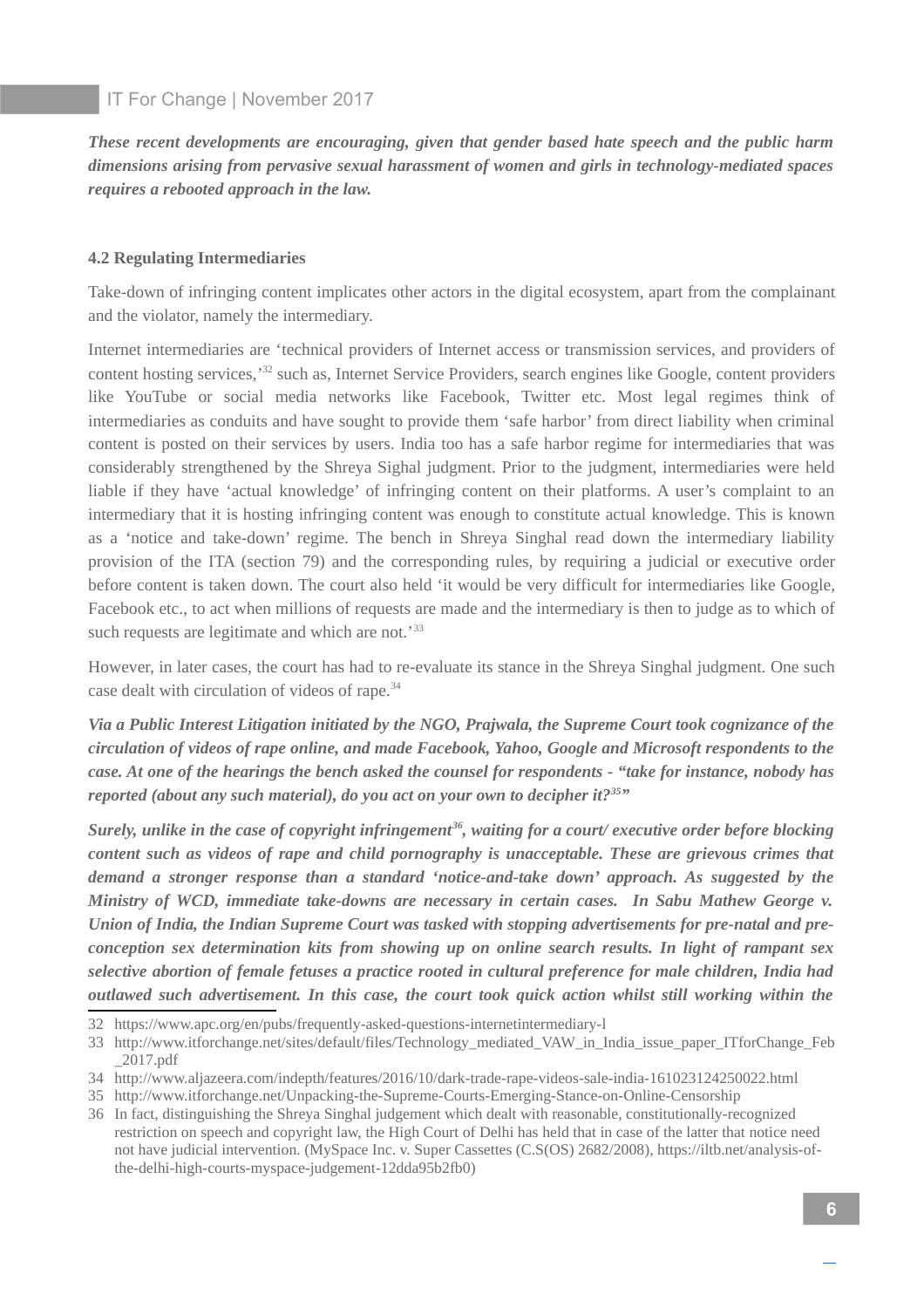*Shreya Singhal framework. It ordered the government to set up a nodal agency that will monitor search results and notify search engines, who in turn have to take down such content within a specified time period. By setting up a dedicated institutional mechanism, the court also acknowledges that in special cases, urgency acquires precedence over other factors. A similar mechanism has also been suggested in the Prajwala PIL[37](#page--1-10) .* 

#### **4.3 Privacy**

Despite a mixed bag of regressive and progressive laws, the higher courts in India have made an effort to recognize the agency of women.

*Whether it is autonomy to choose one's profession (women's right to work in dance-bars [38](#page--1-2)) or make reproductive choices, as affirmed in the right to personal liberty guaranteed by Article 21 of the Constitution[39](#page--1-3), the Supreme Court of India has at various instances affirmed women's right to privacy. However, it was only in August this year that the Supreme Court of India ruled that the right to privacy is indeed a constitutional right. The bench made a causal connect 'linking the three aspects of privacy (bodily integrity, informational privacy, and the privacy of choice) ... with the preamble of the Constitution, which guaranteed democracy, dignity, and fraternity'.[40](#page--1-12) The judgment also acknowledges the feminist critique that privacy – as in the private sphere – can act as veil for patriarchy to perpetuate violence. The court observed;*

*"The challenge in this area is to enable the state to take the violation of the dignity of women in the domestic sphere seriously while at the same time protecting the privacy entitlements of women grounded in the identity of gender and liberty.[41](#page--1-4)"*

*This path breaking ruling, and hopefully, the new developments in the law, will pave the way for more progressive frameworks, rooted in furthering the privacy, dignity and agency of women, encouraging women to employ the law as a key instrument of their empowerment.*

#### **Conclusion**

India has a long way to go before it can claim to have a robust legal framework to address violence women face online. It has made some forays in this regard, but the fragmented nature of the provisions and retrograde social attitudes to the problem takes away any real impact the law can have. The Ministry of WCD is looking to tighten the law, and bridge the gap between the existing provisions of the IPC and ITA in addressing sexual violence online against women.<sup>[42](#page--1-11)</sup> Such stop-gap solutions are good for the interim, but for

<sup>37</sup> http://www.itforchange.net/Unpacking-the-Supreme-Courts-Emerging-Stance-on-Online-Censorship

<sup>38</sup> Anuj Garg v Hotel Association of India (2008) 3 SCC 1

<sup>39</sup> Suchita Srivastava v Chandigarh Administration (2009) 9 SCC 1

<sup>40</sup> https://indconlawphil.wordpress.com/2017/08/27/the-supreme-courts-right-to-privacy-judgment-i-foundations/

<sup>41</sup> http://supremecourtofindia.nic.in/supremecourt/2012/35071/35071\_2012\_Judgement\_24-Aug-2017.pdf

<sup>42</sup> https://timesofindia.indiatimes.com/india/centre-plans-to-tighten-laws-following-surge-in-revenge-pornvideos/articleshow/58953474.cms?from=mdr